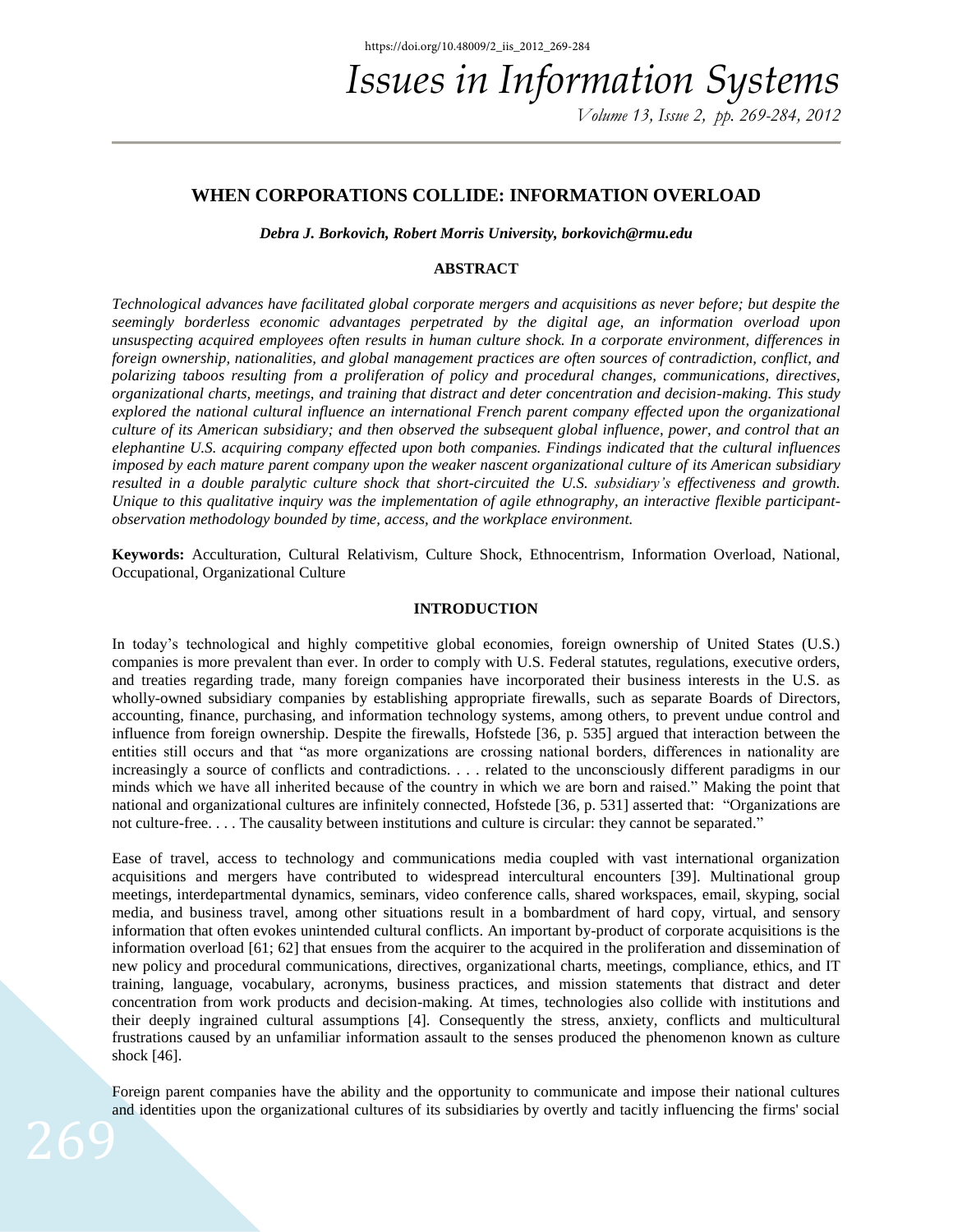*Volume 13, Issue 2, pp. 269-284, 2012*

behavior and decision-making processes [37]. A common management problem is the failure to recognize and capitalize on these cultural differences; resulting in lost opportunities for technological advancement, group situational learning, new ideas and innovations, and corporate economic growth. "The lack of universal solutions to [business] problems does not mean that countries cannot learn from each other. On the contrary looking across the border is one of the most effective ways of getting new ideas for management, organization, or politics" [39, p. 340]. The dilemma for the acquiring organization is whether to adapt to the local culture or try to change it." And herein lies the crux of this study. *How does an acquiring entity, foreign or domestic, seamlessly marry two or multiple business cultures into one?* In this specific case, the primary means of foreign or domestic large business integration manifested itself in the acquirer's speedy and relentless assault of electronic and written data, meetings, trainings, and other sensory information upon the acquired.

From the perspective of a U.S. entity, this study explored the national cultural influence an international French parent company effected upon the organizational culture of its American subsidiary; and then observed the subsequent global influence, power, and control that an elephantine U.S. acquiring company effected upon both companies. This research provided an opportunity to learn how these cultural differences impacted the American business' social behavior and decision-making processes; to observe and report descriptive data relating to group communicative practices and interactions; and to record the influence and perceptions of national and global cultures upon a U.S. organizational culture. Hofstede [34, p. 47] proffered this rationale: "The task of cross-cultural organization research is to broaden the data bases available to researchers and their awareness of value systems different from their own." Findings indicated that the cultural influences imposed by each mature parent company upon the weaker nascent organizational culture of its American subsidiary resulted in a *double* paralytic culture shock that short-circuited the U.S. subsidiary's effectiveness and growth.

Expanding upon the organizational management theories of Toffler, Beninger, Oberg, Hofstede, Hall, Schein, Hooker, Kunda, and Ferraro; and the cultural research of anthropologists and other social scientists, this study described the influences of information overload heaped upon an acquired company *twice*, demonstrating that technological and social consequences can be negative, as well as positive. This essay synopsizes the research questions, literature review, methodology, results, and interpretations comprising the subject matter of a formal doctoral dissertation [10]. Therefore, it is important to note that additional findings were identified and fully detailed in the original manuscript [10] such as the cultural influences on American occupations, business meetings, departmental group dynamics; the impact on an engineer-centric environment; and the identification of the Support Groups occupational subculture. However, for the purposes of this paper, the impact of informational culture shock upon a U.S. subsidiary corporation is the singular focus and primary finding described.

# **LITERATURE REVIEW**

### **Linking Culture to Information (Beniger's and Hofstede's Theories)**

In his book, *The Control Revolution*, Beniger [5, p. 63] directly linked the study of cultural groups (identified as Level Two) within his "Time Line of the Development of Four Levels of Control," summarized in Table 1.

| <b>Years Ago (Logarithmic)</b> | Level | <b>Formation of the Earth</b>                                  |
|--------------------------------|-------|----------------------------------------------------------------|
| 1 Billion                      | One   | Life (Molecular Programming)                                   |
| 100 Million                    | Two   | <b>Culture; Homo Sapiens (Learning by Imitation; Teaching)</b> |
| 10 Thousand                    | Three | Bureaucracy (Agriculture; Commercial; Industrial Revolution)   |
| 100 Years                      | Four  | Technology (Control Revolution)                                |

Table 1 *Time Line of the Development of Four Levels of Control [5, p. 63]*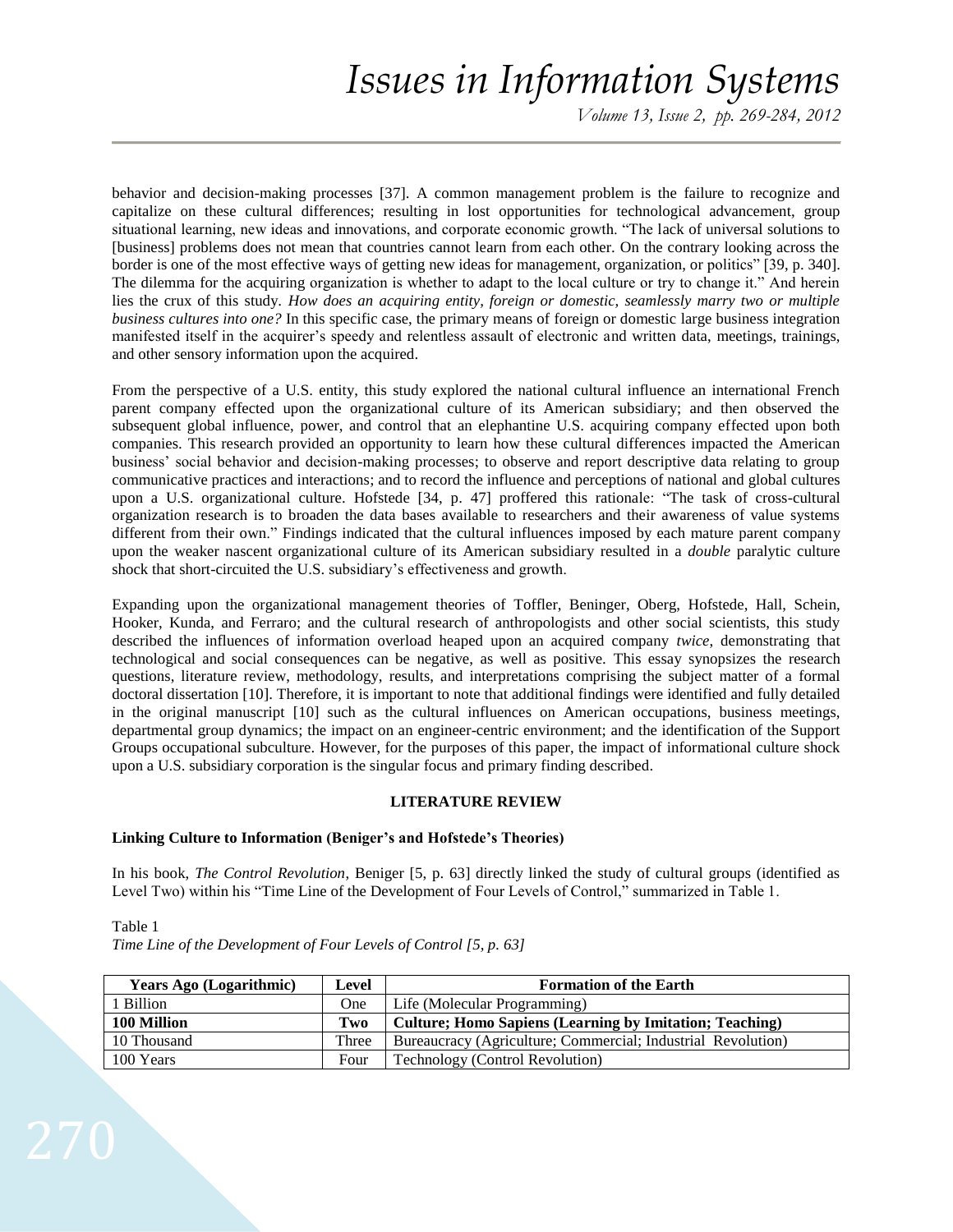*Volume 13, Issue 2, pp. 269-284, 2012*

Beniger [5, p. 76] argued that "cultural programming . . . arose from the need to process *social* information . . . dependent on reciprocal communication . . . and essential to the intersection of information and communications." Beniger [5; 6] further asserted that control results from cultural rituals, such as language, music, drama, heroes, and symbols, and from an anthropological perspective he confirmed his social control theory by citing several detailed passages from ethnographies performed by Malinowski, Rappaport, Kroeber, Kluckhohn, Geertz, Goffman, and Lévi-Strauss. This nexus of information and communications that converges and intersects to form the cultural and structural anthropology of social systems is illustrated in Figure 1.



Figure 1. *The Circular Cultural Convergence of Information and Communications*

Hofstede, Hofstede, and Minkov [39, p. 5-6] referred to culture metaphorically as "software of the mind . . . a collective phenomenon, because it is at least partly shared with people who live or lived within the same social environment where it was learned." However, Hofstede [30, p. 536] further asserted a contrary position that at times corporate management considers "the influence of nationality on organization theories somewhat taboo as a subject . . . polarizing . . . and threatening." Hall [29, p. 25] added that, "Culture controls behavior in deep and persisting ways, many of which are outside of awareness and therefore beyond conscious control of the individual. When anthropologists stress this point they are usually ignored, for they are challenging the deepest popular American beliefs about ourselves as well as foreigners. They lead people to see things they might not want to see."

Known for his theorizing of national cultural dimensions, Hofstede's [36, p. 527] article entitled, "An American in Paris: The Influence of Nationality on Organization Theories," focused attention on the ever present "culture clash between American and French thinking." Hofstede utilized the metaphor of American composer, George Gershwin's 1928 symphonic tone poem entitled, "An American in Paris," by comparing the frame of a musical composition to reflect a foreign visitor's homesickness for America. Hofstede [p. 525] described Gershwin's three movements as "Euphoria," the exhilaration upon one's arrival; "Distress," the culture shock resulting from the difficulty to adapt to new surroundings; and "Adaptation," the acculturation that takes place after one inures to the new environment and accepts and embraces the differences, as well as, the similarities to one's own homeland. Hofstede [p. 527] further argued that this culture clash has always existed in business organizations as "neither side seems to be aware that the other speaks from a different context." Hofstede [p. 536] asserted that "lifting the taboo on discussing the influence of nationality [and ethnicity] on organization theories" will decrease the source of conflict and contradictions within and between multinational organizations.

Despite the persuasiveness of Hofstede's theory detailing the fictional success of international acculturation, he was not convinced of any universal meta-theory and cited that the "universal approval of any theory of organization is impossible" [36, p. 532]. Furthermore, Hofstede [33, p. 62] long espoused that, "the consequences of the cultural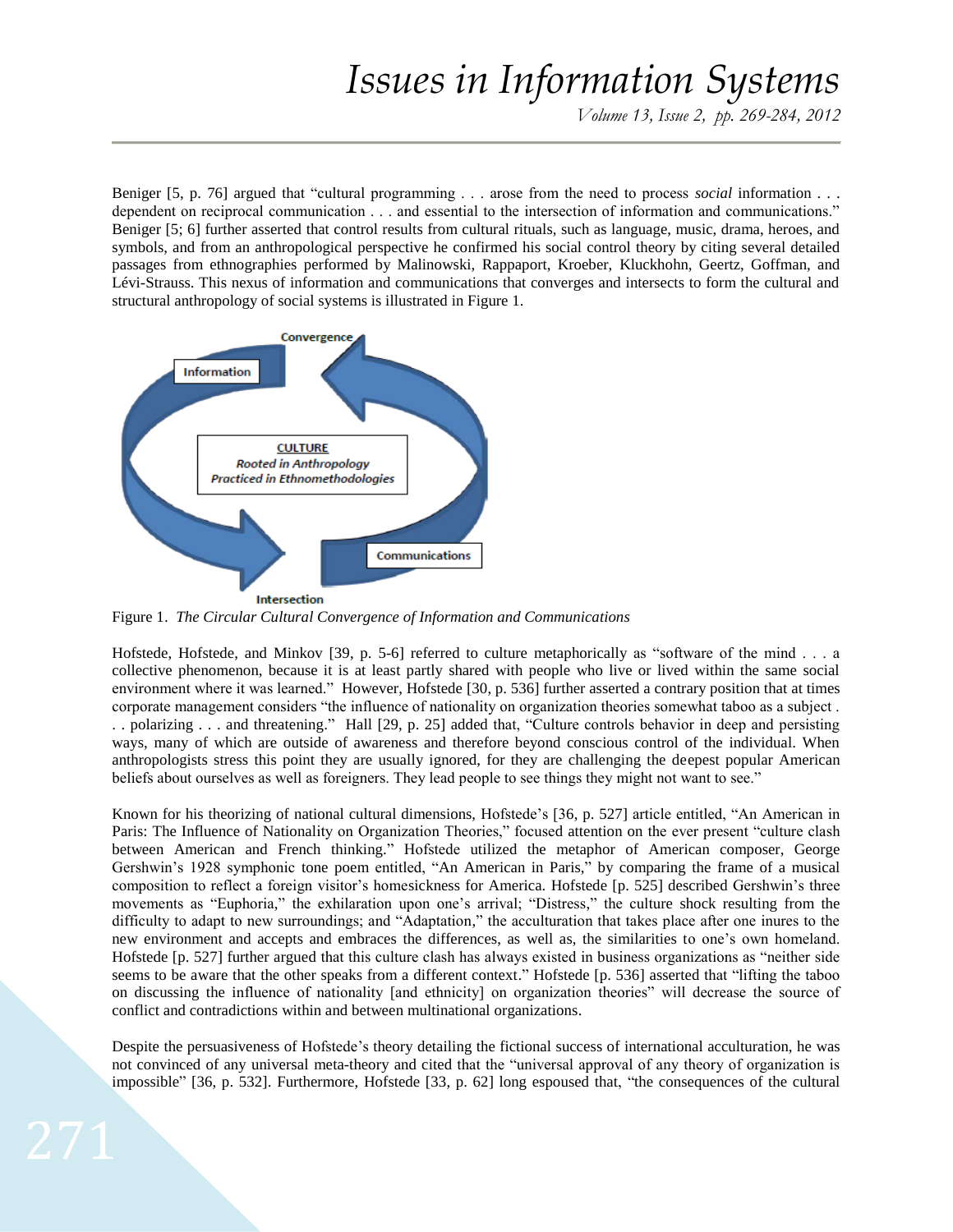relativity of management theories are more serious for the multinational organization. Schein [52] astutely summarized this bi-cultural organizational dilemma with this assessment:

When one organization acquires another organization or when two organizations are merged, there is an inevitable culture clash because it is unlikely that two organizations will have the same cultures. The leadership role is to figure out how best to manage this clash. The two cultures can be left alone to continue to evolve in their own way. A more likely scenario is that one culture will dominate and gradually either convert or excommunicate the members of the other culture. A third alternative is to blend the two cultures by selecting elements of both cultures for the new organization. [52, pp. 189-190]

Just as countries, societies, communities, neighborhoods, religions, and families all have cultures, so do corporations. A successful corporation espouses and practices shared values, symbols, rituals, ceremonies, heroes, behavior patterns, technology, information and communication styles so that all employees "from the janitor to the CEO, all feel and express a common identity. A [strong] corporate culture . . . helps ensure that that people at all levels of the organization are pulling together in the same direction" [19, p. 43]. A well-defined and explicit corporate culture not only increases efficiency, it also contributes to overall competitiveness [3]. Similarly, when a domestic operation globalizes its business through an acquisition or merger, it typically devotes explicit attention to globalizing its culture, as well.

## **Nexus of Information to Culture Shock (Toffler's and Oberg's Theories)**

"Information overload," a term coined by Gross [25, p. 856] and popularized by [Toffler](http://en.wikipedia.org/wiki/Alvin_Toffler) [61], refers to the difficulty a person can have understanding an issue, determining options, and making decisions that can be caused by the presence of too much information. Shannon [55; 56] argued that the most important attribute of a message was the information; and Simon [57] proffered that "bounded rationality" placed a perimeter around the maximum amount of information that a human can process at any time. Psychologists [21; 22; 23; 32;58; 59] viewed information overload as a bombardment to the [senses;](http://en.wikipedia.org/wiki/Senses) and Toffler's [61] explanation presented information overload as the Information Age's version of sensory overload, causing confusion, distraction, disorientation and lack of responsiveness. Toffler [61, pp. 350-351] suggested that: "When the individual is plunged into a fast and irregularly changing situation, or a novelty-loaded context ... his predictive accuracy plummets. He can no longer make the reasonably correct assessments on which rational behavior is dependent." Akin to Toffler's description, individuals' exposure to new organizational social-cultural environments through mergers and acquisitions also engender information overload, long before recognizing the validity of the content or the risk of misinformation.

Postman [48] provided a vivid description of the anxiety and frustration caused by the acquirer's zealous sensory bombardment leading directly to an acquiree's informational culture shock with:

Technology increases the available supply of information. As the supply is increased, control mechanisms are needed to cope with new information. When additional control mechanisms are themselves technical, they in turn further increase the supply of information. When the supply of information is longer controllable, a general breakdown in the psychic tranquility and social purpose occurs. Without defenses, people have no way of finding meaning in their experiences, lose their capacity to remember, and have difficulty imagining reasonable futures" [48, p. 72].

Although historical references trace the origin of the phrase "culture shock" to 1929 [14], the term was first developed into a model and popularized into common parlance by Oberg [46] to describe the frustrations of psychological disorientation, anxiety, and stress experienced by people who are suddenly exposed to radically different cultural environments. Oberg [p. 177] described culture shock as the "anxiety that results from losing all of our familiar signs and symbols of social intercourse . . . in which we orient ourselves to the situations of daily life. . . . All or most of these familiar cues are removed . . . followed by a feeling of frustration and anxiety." The goal is adjustment and recovery, known as acculturation, but according to Oberg [pp.179-180] relinquishing the feeling of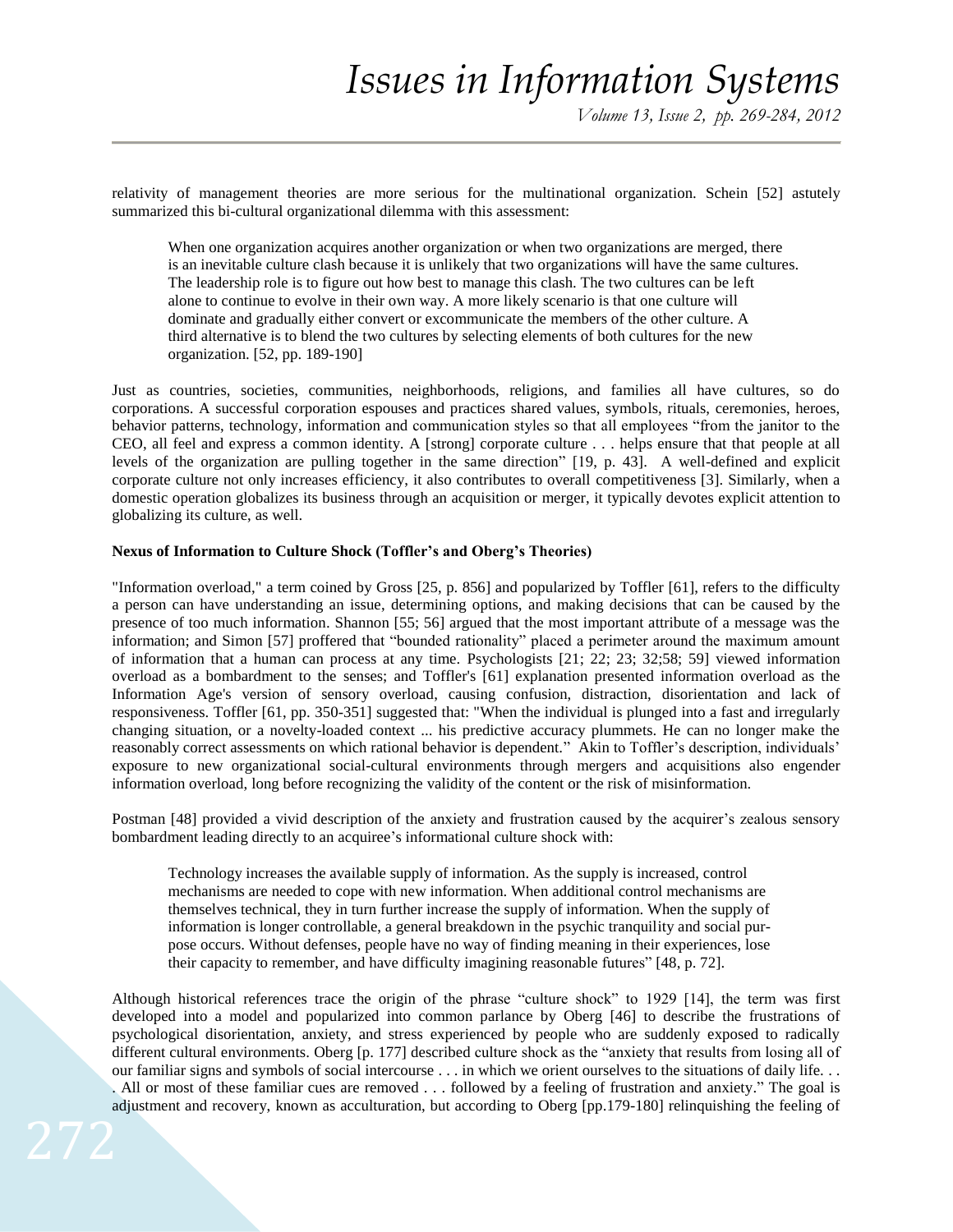*Volume 13, Issue 2, pp. 269-284, 2012*

ethnocentrism, a "belief that your own culture, race, and nation form the center of the world" is not merely difficult but often impossible as "ethnocentrism is a characteristic of national groups." Oberg [p. 179] concisely sums up the acculturation stage of his culture shock model with: "The environment does not change. What has changed is your attitude towards it." Thereafter the term was widely adopted by other social scientists [13; 18; 20; 21; 36; 39; 64] that committed to and advocated the "culture shock" theory.

Following the initial stage of human reactions to "culture shock," an adaptation process typically occurs when a healthy response and recovery to the "shock" is expected and coping strategies are developed. Successful recovery by all concerned is not always possible, but when it does it is commonly referred to as "acculturation" [36]. In a workplace environment, when cultural adaptation does not occur, people move on or leave due to new employment, lay-offs, firings, entrepreneurships, retirement, etc. to find and join new social-cultural groups where they can fit in and be accepted. When management ignores the influence of culture on individual approaches to work, "culture shock may be one of the major reasons why people supposedly *fail* when they leave one organization for another. Where they fail, however, is not necessarily in doing the job, but in not reading the culture correctly" [13, p. 17].

Oberg [46, p. 177] described the full immersion of culture shock as having four stages, "the honeymoon phase, regression, adjustment, and recovery periods." Hofstede [36, p. 525] illustrated his culture shock model in three phases and further advised that not all culture clashes result in negative encounters if a period of adjustment, described as an *acculturation curve* (depicted in Figure 2)*,* is provided. "This U-shaped curve pictures the common experience of people transferred to an unfamiliar environment: a first short phase of euphoria, followed by a phase of distress, called 'culture shock,' followed by a phase adaptation called acculturation" [36, p. 525].



**Figure 2. "The Acculturation Curve" [33, p. 385, Figure 11.1]**

Barkema, Bell, and Pennings [2] suggested that a "double layered acculturation" occurred when an adjustment to both a strange national culture and a new corporate culture are required; often a common occurrence that presents an additional barrier during a global corporate acquisition or merger. And Scheffknecht [49, p. 73] offered that too much energy is expended to remedy these cultural barriers if multinational enterprises do not establish a "common language or way to collaborate all around the world."

Trompenaars and Hampden-Turner [64, p. 341] argued that the human race has an "abysmal grasp of values and relationships" and this malady often manifests itself in a serious lack of communication between the parties. The authors theorized that uncontrolled anxiety promotes culture shock than may result in global misunderstandings, technological miscommunications, cultural contradictions, and even derailed careers.

We learn about culture not simply through books and seminars . . . but through making errors and suffering culture shocks. Culture shock is a form of inner anxiety that gnaws away at us . . . most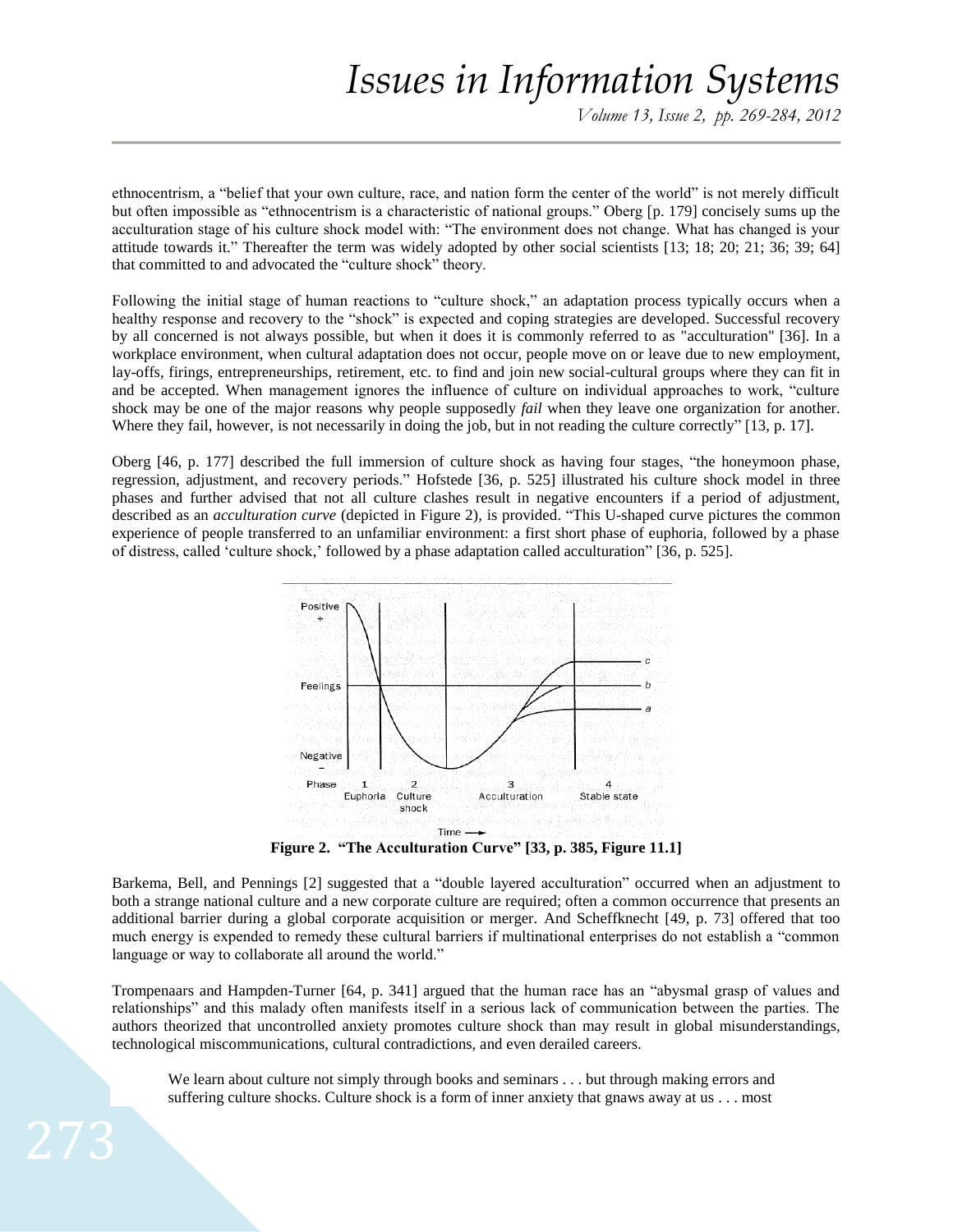of which impede accurate communication. [64, p. 339]

#### **Constructs of National, Organizational (Corporate), and Occupational Cultures**

Hofstede [36] noted that culture can be categorized into two primary groups with multiple subgroups: 1) National Culture (i.e. nation, region, ethnic group); and 2) Organizational Culture (i.e. business or work environment). Occupational culture is described as a hybrid of national and organizational cultures, due to its incorporation of both the inherent values of birthright and childhood influences and the learned practices of groups during late adolescence and adulthood [39]. Hofstede and Hofstede [38, p. 284] asserted that national and organizational cultures are two different phenomena, national culture based upon "mental software acquired during the first ten years of our lives [basic values]," and organizational culture [practices] acquired during adulthood as we enter a work environment "with our values firmly in place."

**National Culture.** National culture is a phenomenon that one learns early in life through the social cultural environments of family, neighborhoods, generations, social class, religion, gender, teams, and school. This nationalistic culture determines the identity of a human group through symbols, heroes, rituals, and values the same way as personality determines the identity of an individual [35]. Hofstede [35, p. 12] described nationality as an attribute that we did not choose, "We are born within a family within a nation, and are subject to the mental programming of its culture from birth."

**Organizational Culture.** Schein [52, p. 61] proffered that: "Organizational cultures ultimately are embedded in the national cultures in which an organization operates . . . reflected in the organization through the cultural backgrounds of its founders, leaders, and members." Organizational culture is developed within the work environment and is based upon business plans, mission statements, managerial concepts, compensation systems, economic competition, technology integration and implementation, and workplace mores [31]. Hofstede, Hofstede, and Minkov [39, pp. 344-345] define the term organizational culture, often referred to as corporate culture, as "the collective programming of the mind that distinguishes the members of one organization from another. An organization's culture . . . [is also maintained] in the minds of its other 'stakeholders', everybody who interacts with the organization." We become socialized to an organization's culture upon entry into the workplace, and unlike national culture, an individual's encounter with business culture is subject to change each time an employee voluntarily or involuntarily departs one organization and joins a new one.

**Occupational Culture.** Schein [50; 51; 52] argued that business cultures should be compared and examined among the three occupational communities of: Executive, Engineering, and Operator; referred to by this author as "*the boss, the brain, and the brawn."* Occupational communities are cultural groups that have roots outside the organization due to the disciplines they represent, unlike departmental cultural groups whose roots are primarily embedded within organizational boundaries and often overlap or cross cultures. "Shared assumptions derive from common origins, common educational background, the requirements of a given occupation, and the shared contact with others in the occupation" [53, p. 57] resulting in a shared occupational culture regardless of the employer. For over twenty-five years, Schein has theorized that these three occupational communities exist in constant conflict and turmoil.

## **RESEARCH METHODOLOGY**

This research project was designed as an exploratory and descriptive qualitative approach to inquiry following extensive study of the qualitative methodologies of cultural anthropologists, social scientists, and business management theorists. The philosophical/epistemological approach represented the "interpretivist worldview, combined with social constructivism seek[ing] individuals' understanding of the world in which they live and work . . . rely[ing] as much as possible on the participants' views of the situation" [12, p. 20]. This interpretive path focused on the cultural norms that operate in individuals' lives "to inductively develop a theory or pattern of meaning" [12, p. 21].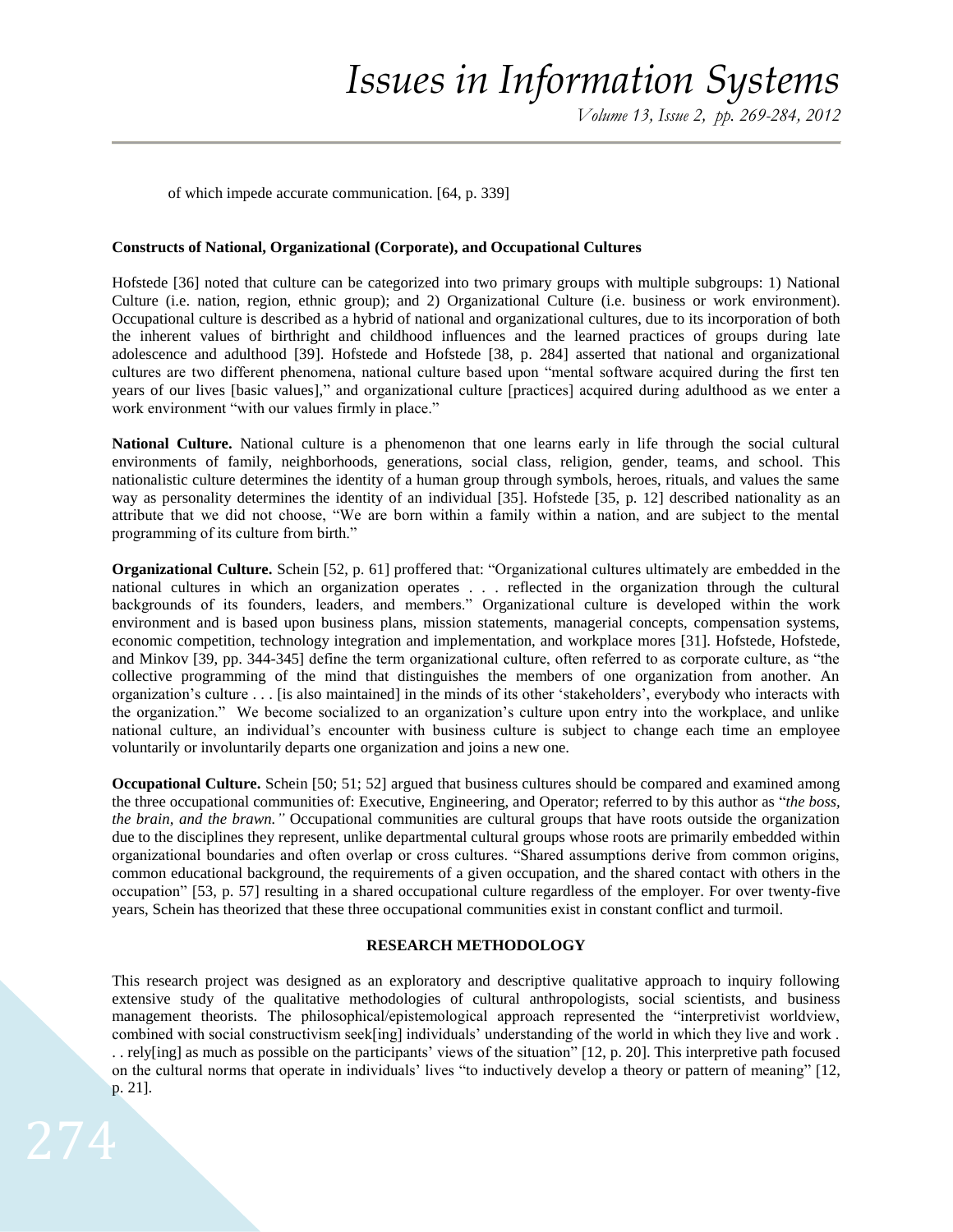The goal of this study was to explore and observe how a foreign parent company's national culture influenced the organizational culture of its U.S. subsidiary by observing the impact of these cultural differences on an American business groups' social behavior and decision-making processes. Additionally, it could not be ignored that the presence of another U.S. company, the acquiring global entity, also exerted significant influence upon the American subsidiary during this transition phase, therefore observations of the acquiring business entity were included, as well. The overarching Research Questions (RQs) for this study were twofold as follows.

- *How does the national culture of a French parent company influence business meetings and group dynamics in the organizational culture of its U.S. subsidiary company?*
- *How does the global culture of an acquiring U.S. parent company influence business meetings and group dynamics in the organizational culture of its newly acquired U.S. subsidiary company?*

# **Agile Ethnography**

This research was designed as an exploratory and inductive qualitative approach to inquiry that employed the unique interpretive ethnomethodology of agile ethnography [60], a theory researched by Robert Joseph Skovira of Robert Morris University over a ten-year period and now practiced as an interactive form of adaptive and flexible participant-observation. Agile ethnography was chosen for its fluid, rapid, short-term, non-static research process designed to capture the multi-layered and multi-leveled social-cultural environments of a business situation. An agile ethnography is encapsulated by the constraints of time and access; the boundaries of a facility, department, or discipline; the interchangeable, overlapping, and cross-cutting cultural groups; and the researcher's limited period of performance, hence its name "*agile.*" An agile ethnography copes with and overcomes the related constraints of time, location, access, and ever-changing and evolving organizational events through flexibility, maneuverability, and the ability to rapidly adapt to dynamic scope and environmental changes; while remaining true to the qualitative tradition of capturing thick description [24] and rich detail. Figure 3 depicts the three converging components of a successful agile ethnography: 1). fluid process; 2). dynamic environment; and 3). an adaptable flexible researcher; all of whom are *agile*.



**Figure 3. Essential Intersecting Components of an Agile Ethnography**

A sample size of 76 participants, representing eleven social-cultural groups, was solicited from a pool of 250 professional and managerial employees of a U.S. subsidiary corporation owned by a multi-national French parent company. The sourcing commenced with the Communications Department and by extension expanded throughout the Human Resources, Project Management, Engineering, Finance, Accounting, Purchasing, Contracts, Proposals, Tendering, and Information Technology groups, focusing on those that experienced sustained or routine interaction and relationships with the parent company. The sampling frame was one of convenience, dependent upon volunteer participants, informed consent, and group members' respective availability to the researcher. Befitting this methodology, the events and interactions of the social cultural group(s) were repetitively observed and recorded in a bounded office workplace environment over a period of 120 days.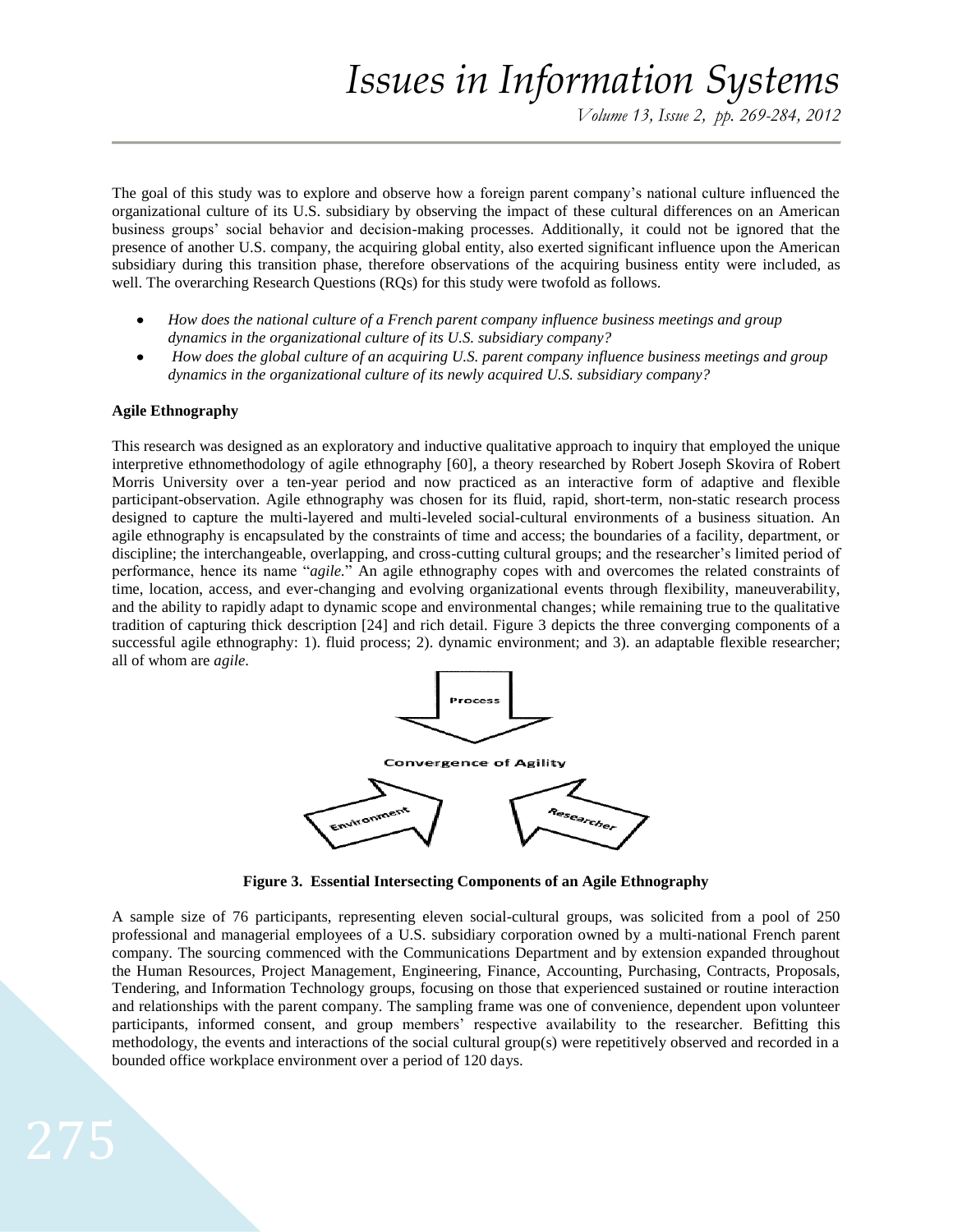*Volume 13, Issue 2, pp. 269-284, 2012*

The construct of culture was operationalized in concert with its subcomponents of national, organizational, and occupational cultures, through the traditional ethnographic instruments of fieldwork, specifically participantobservations of social-cultural groups, conversations with informants, and examination of artifacts, including written and electronic documentation. The data were captured and memorialized by implementing the tools of field journals, notebooks, pens, pencils, highlighters, colored markers, digital camera, laptop and printer. The observed culture constructs were recorded and compared to the cultural dimensions and attributes of power distance and uncertainty avoidance [34]; high/low context and temporal/spatial proxemics [26; 27; 28; 29]; kinesics [7]; semiotics [11; 15]; and language [1] as manifested through electronic and hard copy data, artifacts, and sensory information.

For the purposes of this research, pseudonyms were used to protect the anonymity of the organizations. Therefore, the players were known as, **ABC**, a U.S. Midwestern subsidiary company; **ABC SAS**, the French parent company; and **GOTHAM**, the elephantine U.S. global acquiring company.

## **RESULTS - INTERPRETATIONS**

What began as an inquiry of a French parent company's national cultural influence upon its U.S. subsidiary, suddenly and without warning, morphed into a study of two multicultural corporate influences upon an American company. The multicultural sensory assault to the American subsidiary resulted in a *double* culture shock precipitated by an unexpected information overload to an unsuspecting, unprepared, and very naïve acquiree. **ABC**, a U.S. Midwestern subsidiary company; **ABC SAS**, a French parent company; and **GOTHAM**, a behemoth U.S. global company, are the players and this study is their multicultural story.

**ABC** is an engineer-centric Midwestern U.S. corporation owned by a French parent company with global reach, known as ABC SAS. Striving for years to obtain name recognition in the U.S., **ABC** never achieved the identity and respect that its French parent company and foreign subsidiaries enjoyed throughout the world. This is evident by its modest structure in a suburban economic development park ten miles from a major metropolitan area and forty miles from its airport. **ABC**'s unassuming rather drab facility painted in hues of gray and light blue is a single main floor of 23,300 square feet comprised of offices, cubes, and a research and development laboratory; and a full-sized basement divided into a manufacturing shop floor and several storage areas. This facility is home to approximately 250 U.S. employees and various foreign ex-patriots and visitors, who serve the company in the areas of engineering; executive and operations management; manufacturing; technology; sales and business development; and various types of professional administrative and clerical support roles. **ABC** is organized as an informal structural frame corporation [8] of low context [26], monochronic [30], low power distance, and high uncertainty avoidance [39] due to the controls put in place by ABC SAS. **ABC** is tightly controlled by HQ and secures HQ approvals to act at almost every level; prepares all internet and intranet posts, correspondence, and corporate reports in both French and English; and represents all financial reports by converting dollars to Euros  $(\epsilon s)$ . **ABC** is subjected to a daily plethora of informative emails, directives, conference calls, skyping, and face-to-face meetings.

ABC's parent company, **ABC SAS**, is located in Paris, France in a small upscale boutique facility. **ABC SAS** headquarters (HQ) is comprised of approximately fifty-five staff employees and executive management whose total worldwide annual revenue (including all the affiliates) exceeds \$100M €s. **ABC SAS** has a long and storied European history evolving through French, German, and British mergers and acquisitions since 1883 and is a wellknown and respected engineering research, development, and manufacturing entity worldwide. In 2005, it entered the U.S. market with its acquisition of several American firms, including ABC, to complement its business portfolio and complete its worldwide persona as a major industrial player. According to others who have visited the Paris office, **ABC SAS** is fashionable, elegant, well-furnished and appointed as befitting a corporate headquarters (HQ) of an international company. The atmosphere is formal, the employees are well-dressed and properly accessorized, and everyone speaks, reads, and writes in English, as well as French. The intimate and elegant Paris space that houses *only* the parent company executive management team and their administrative assistants is geared to impress, not to research, develop, or manufacture anything. **ABC SAS** is a high context [26], polychronic [30], high uncertainty avoidance and high power distance [39] organization, strictly organized within a pyramidal hierarchical structure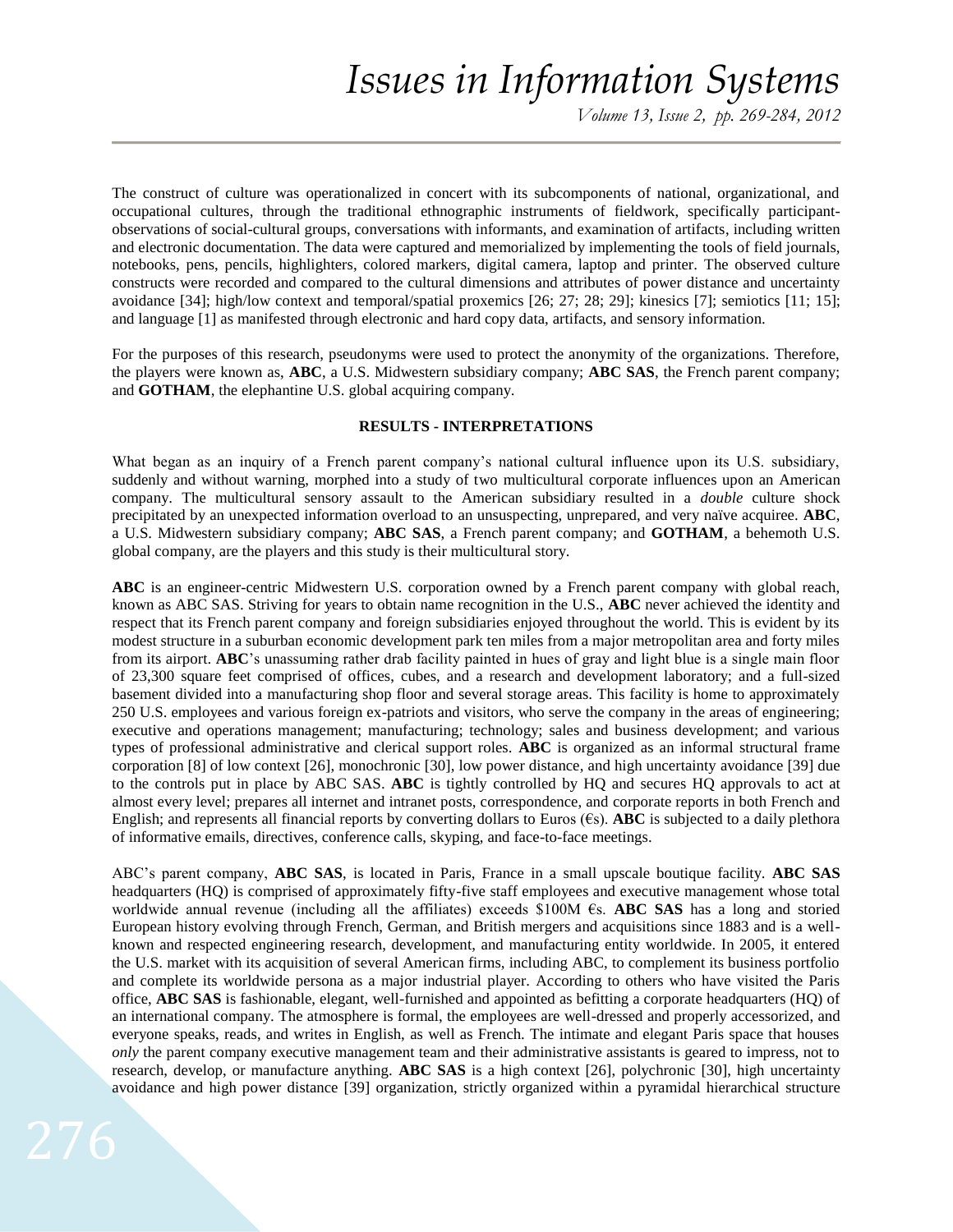[8]. HQ is intensely proud of its national culture, history, language, fine arts, standards of elegance, class structure, formality, and its reputation of being the world's arbiter of good taste.

During the second week into the research period ABC SAS publicly announced that it had agreed to sell all of its worldwide assets, including the American ABC, to **GOTHAM**, a behemoth U.S. business concern with an even larger worldwide presence. Following U.S. and French Government approvals, the sale closed within the research period, therefore ABC's steady troop of French visitors rapidly expanded with visits augmented by corporate executives and managers from **GOTHAM**, whose mission was to learn the business of ABC and become acquainted with the employees in record time. **GOTHAM** is a colossal U.S. business concern of approximately 400,000 worldwide employees with its American roots originating in 1892. Its annual gross revenue is approximately \$200 billion; therefore **GOTHAM**'s acquisition of ABC SAS, including ABC and all the other affiliate companies, was considered a minor but important asset purchase. **GOTHAM** is considered a traditional formal procedural-based authoritarian structured corporation [4] with tight control, risk avoidance, and results-oriented philosophies [39] patently displayed by the **GOTHAM** visitors in their appearance, demeanors, attitudes, ideas, and an innovative capitalist culture that drives its success. In no small part, **GOTHAM**'s success in the 21<sup>st</sup> century is its acceptance of Toffler's [61] concept of *future shock*, a theory described as living in a cultural environment that is changing so rapidly that people feel they are constantly living in the future. **GOTHAM** embraces the accelerated pace of cultural change and uses "the apparent shrinking of the cultural world" [20, p. 393] to its economic advantage through technology, electronic communications, systems integration, and global acquisitions. "*All cultures experience continual change*" [19, p. 30] and one of **GOTHAM**'s greatest strengths is its ability to adapt and grow by borrowing from an acquired culture so that it does not have to invent, create, or discover again. Ferraro [19, p. 31] describes this "*cultural borrowing* in terms of economy of effort . . . [as] *cultural diffusion;*" Liebowitz [42, p. 16] refers to this phenomenon as "high performing [agility]." Much of **GOTHAM**'s success lies in its exploitation and adaptation of acquired technologies, corporate assets, and cultural transfer from companies like ABC SAS and ABC. However, it is well-known in the industry that **GOTHAM** is very selective and also easily discards the technologies, human capital and other assets that do not prove profitable, economically feasible, or mutually beneficial to its other business units in the short run. Bond, et al. [9] and Hofstede [35] refer to **GOTHAM**'s results-oriented and swift rewards theory that focuses primarily on the present as *short-term orientation.* To **GOTHAM**, short-term orientation principally applies to results-oriented balance sheets and primary allegiance to stockholders and board members. **GOTHAM** is prepared, confident, and has acquired often and well. **GOTHAM** is unafraid of the future; **GOTHAM** is *agile.*

Ethnographic participant observation, informant conversations and the examination of corporate cultural artifacts resulted in many findings as described and summarized in Table 2. Qualitative data analysis, including validity triangulation by iteratively cross-comparing journal notes, informant interviews, and artifacts, resulted in many findings of specific cultural influences that all contributed to ABC's culture shock. However, due to page constraints this paper focuses solely on the significance of information overload and the role each parent company played upon the U.S. subsidiary, resulting in its *dual* paralytic culture shock.

| <b>French Parent Company - ABC SAS</b>                                                                                                                                                                                                                                      | <b>U.S. Subsidiary Corporation - ABC</b>                                                                                                                                                     | <b>U.S. Global Acquirer - GOTHAM</b>                                                                                                                                                                                                                                                     |
|-----------------------------------------------------------------------------------------------------------------------------------------------------------------------------------------------------------------------------------------------------------------------------|----------------------------------------------------------------------------------------------------------------------------------------------------------------------------------------------|------------------------------------------------------------------------------------------------------------------------------------------------------------------------------------------------------------------------------------------------------------------------------------------|
| <b>Strong National Culture</b>                                                                                                                                                                                                                                              | Weak Organizational Culture                                                                                                                                                                  | Strong Global Culture of Normative Control                                                                                                                                                                                                                                               |
| Strong Charismatic Leader                                                                                                                                                                                                                                                   | Weak Leadership Team                                                                                                                                                                         | Strong Charismatic Leader                                                                                                                                                                                                                                                                |
| Formal Pyramidal Hierarchical Management                                                                                                                                                                                                                                    | <b>Informal Structural Frame</b>                                                                                                                                                             | Formal Structural Frame; Divisions Reporting<br>to Executive VPs                                                                                                                                                                                                                         |
| <b>Information Overload to U.S. Subsidiary:</b><br><b>Communications: Announcements: Emails:</b><br><b>Intranet Postings; Corporate Directives;</b><br><b>Meetings: Conference Calls: Strict</b><br><b>Hierarchical Approval Levels; All</b><br>Correspondence & Reports in | <b>Recipient of each Parent Company's</b><br>Information Overload resulted in a <i>double</i><br>paralytic culture shock that stymied its<br>technological and economic corporate<br>growth. | <b>Information Overload to U.S. Subsidiary:</b><br><b>Formal Communications: Intranet</b><br><b>Postings; Daily Announcements; Emails;</b><br><b>Online/On Ground Training Programs;</b><br><b>Rigorous Policies &amp; Procedures; Business</b><br>Unit & Department Wkly. Conf. Calls & |
| <b>French/English &amp; Euros/Dollars</b>                                                                                                                                                                                                                                   |                                                                                                                                                                                              | <b>Mtgs</b> ; Numerous Integration Teams                                                                                                                                                                                                                                                 |

**Table 2. Summary of Research Findings**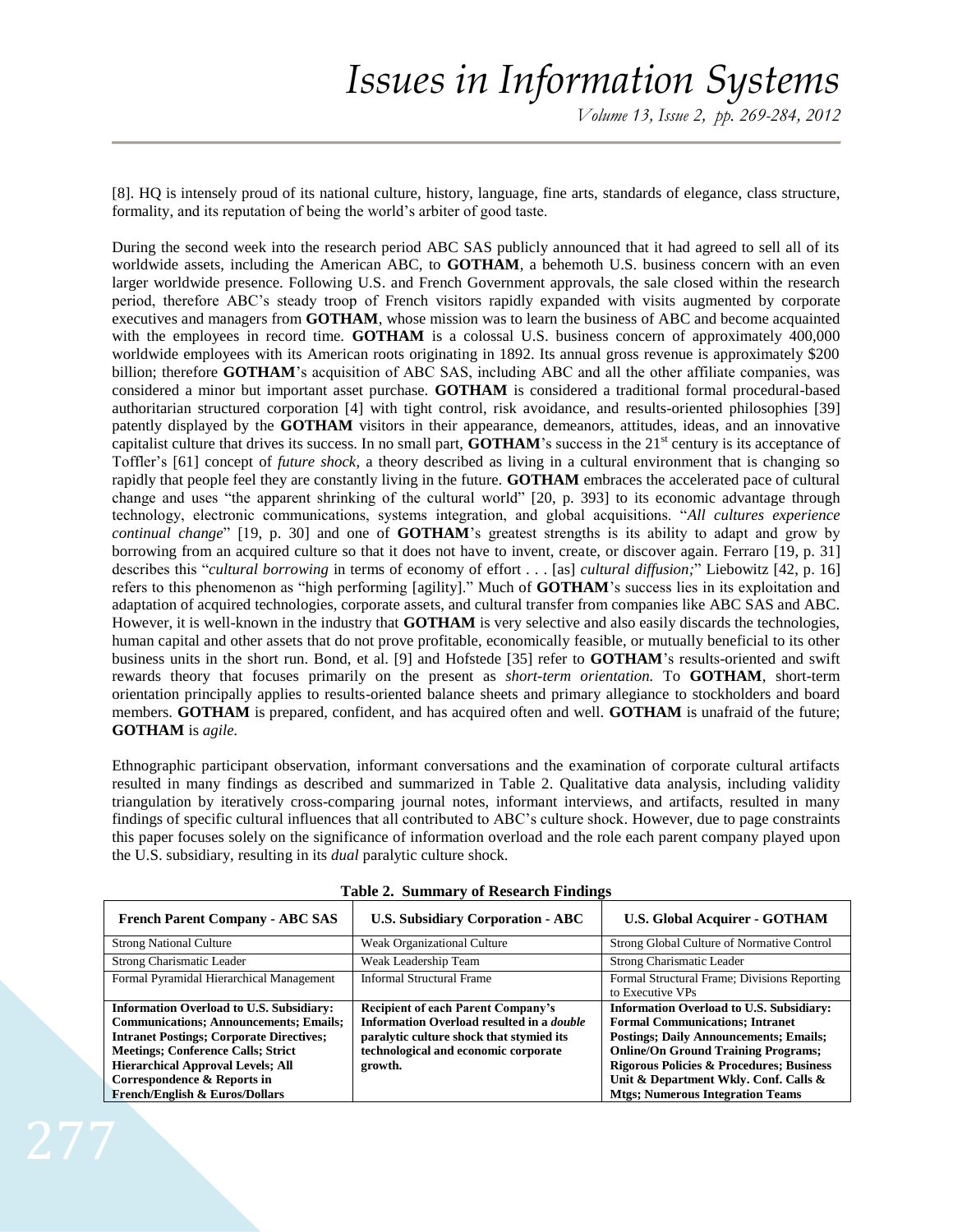*Volume 13, Issue 2, pp. 269-284, 2012*

| <b>Communications Technology: Blackberry®</b> | <b>Communications Technology: Blackberry</b> <sup>®</sup> | <b>Communications Technology: Blackberry</b> <sup>®</sup> |
|-----------------------------------------------|-----------------------------------------------------------|-----------------------------------------------------------|
| assigned to Managers and higher; Minimal      | considered an employee tracking device,                   | assigned to all professional employees;                   |
| access required during off-work hrs.;         | "leash" [63] and invasion of privacy during               | Access required 24/7/365; Work-life                       |
| <b>Respected work-life balance</b>            | non-work hours                                            | balance not respected nor considered [63]                 |
| Shared History, Values, Practices, Goals      | Disparate History, Values, Practices, Goals               | Integrated History; Rules-Based Values,                   |
| (Strong National Pride)                       | (Melting Pot Universality)                                | Practices, Goals (Strong Global Pride)                    |
| Strong Acceptance of Power Distance           | Weak Acceptance of Power Distance                         | Medium Acceptance of Power Distance; High                 |
|                                               |                                                           | Level of Peer Respect                                     |
| High Uncertainty Avoidance; Closed System     | High Uncertainty Avoidance (due to                        | High Uncertainty Avoidance Disguised by                   |
| (Guarded)                                     | constraints set by HQ); Open System                       | Faux-Risk-Taking Bravado; Excessive                       |
|                                               |                                                           | Planning; Technology used as Control Tool                 |
| High Context; Polychronic Environment         | Low Context; Monochronic Environment                      | Low Context; Monochronic Environment                      |
| Status, Class Distinctions; Formal Language   | Meritocracy-Driven; Informal Language of                  | Meritocracy-Driven; Formal Language;                      |
|                                               | Lingo and Slang                                           | Scripted                                                  |
| Confined Space, Intimacy, Relationship        | Personal Space, Schedule-Prone, Action-                   | Personal Space, Schedule-Prone, Action-                   |
| Building, Networking, Debate-Prone,           | Driven, Results-Oriented, Impatience                      | Driven, Results-Oriented, Methodical; Careful             |
| Patience                                      |                                                           |                                                           |
| Executive-Centric                             | Engineer-Centric                                          | Peer-Centric; Equality of Business Units                  |
| <b>Executive Subculture Dominates</b>         | <b>Engineer Subculture Dominates</b>                      | Executive/Bus. Unit Subcultures Dominate                  |

**Results:** *Culture is a social game [32]; who we are; how we get along; and how we do things around here.* **Both ABC SAS's and GOTHAM's stronger corporate cultures enabled it to play the "cultural-social game" successfully by learning, communicating, disseminating information, sharing rules, clearly identifying the players, and defining their roles.** *ABC's weaker nascent corporate culture never learned how to play the "cultural-social game" as it was completely unaware there was a game to be learned and played. ABC lacked cultural intelligence and awareness; therefore it experienced a paralytic culture shock.*

# **Culture Shock and Acculturation**

Oberg [46, pp. 47-48] cited six aspects of culture shock, all of which applied to the majority of the ABC employees, *twice*.

- 1. *Strain* due to the extra effort required to make necessary adaptations. ABC employees had to cope with an influx of new information and technologies; learn new IT systems and policies and procedures, changes to benefits, retirement, and payroll programs; and attend multiple compliance and ethics training programs. Some could not tolerate the bombardment of new information and the requirements to adjust and adapt quickly to the corporate changes. Those who felt great strain took the remainder of their sick and vacation days and when they had exhausted this remedy, if they still could not cope, they voluntarily or involuntarily left the company.
- 2. *A sense of loss and feeling of deprivation*. ABC employees struggled with the loss of the familiar and old ways of doing things; and the loss of many co-workers (i.e. support groups) due to lay-offs and firings.
- 3. Being *rejected* by and/or rejecting members of the new culture. ABC employees had to adjust to the management practices of new supervisors and bosses; and the integration of the acquiring company employees. Concerns were rampant that if they did not fit in to the new culture, they would lose their jobs.
- 4. *Confusion* in role, role expectations, values, feelings and self-identity. ABC employees were fearful of new ways of doing things, new practices and systems, and of making mistakes. Some no longer had the same jobs and were transferred to new positions and work environments. Due to the constant bombardment of information, employees could not discern and had little time to triage the data they needed to prioritize and perform their jobs in conformance with each parent company's mandates.
- 5. *Surprise, anxiety,* even *disgust* and *indignation* after becoming aware of cultural differences. As the national and organizational cultural differences became more pronounced, many ABC employees became vocal with their displeasure toward the changes each new company enacted. Emails, more so than watercooler talk, became the tool of widespread and rapid communication and a chance to vent 24/7 to willing listeners inside and outside the company.
- 6. *Feelings of impotence* due to not being able to cope with the new technologies and environment. Some ABC employees were overwhelmed with the corporate, procedural, and technological changes, all of which were beyond their control. Many became paralyzed with shock, fearful that they could not learn the new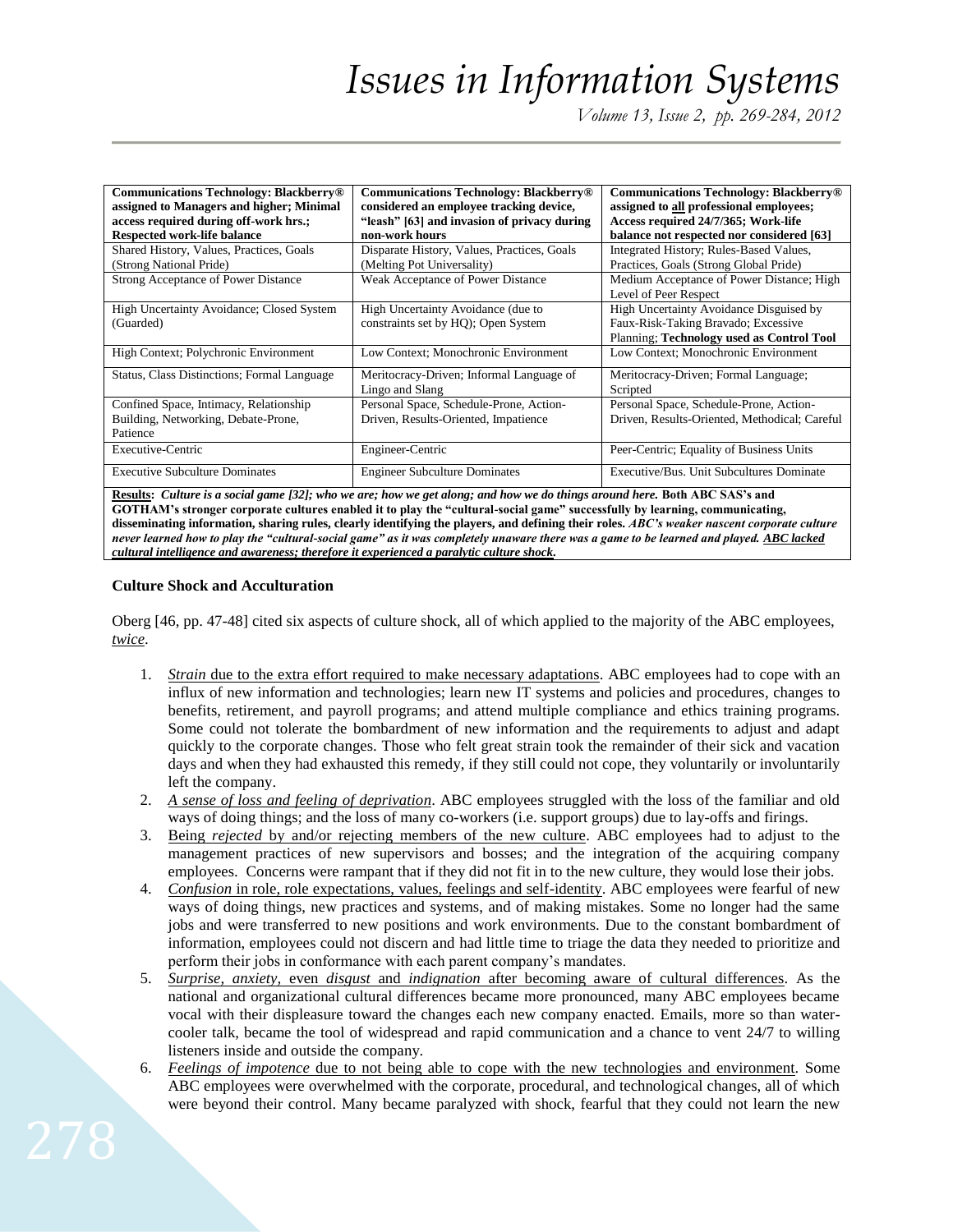requirements and successfully acculturate to the new environment. Others were so snowed under with electronic and written information that they chose technology workarounds rather than learn new systems.

Had ABC successfully made its cultural adjustment by accepting and acclimating to the influence of ABC SAS's national culture, ABC's acculturation might have coincided with Furnham and Bochner's [23] normative prediction of culture shock survival. "[Following] literature's notion of the U-curve of adjustment (or one of its variants, such as the W-curve), the basic idea being that . . . if they survive this bad period, they will in due course emerge 'adjusted' and able to cope with their new environment. Presumably the bottom of the U-curve coincides with the period when culture shock is most acute. [23, p. 247]

Had ABC recovered from its French culture shock and successfully acculturated to the former ABC SAS; it is presumed that the U-shaped pattern would have continued into the W-curve as ABC once again became "acculturated" to GOTHAM's global organizational social-cultural environment. But as the inductive research of this agile ethnography transpired, neither a completed U-shaped nor the onset of a W-shaped curve of acculturation occurred for ABC. Figure 4 depicts ABC's stalled acculturation process within its W-shaped curve.



ABC is stalled at the lowest point of "Culture Shock" and cannot advance through the ABC SAS "Acculturation Process." Likewise, ABC cannot progress through the subsequent GOTHAM "Acculturation Process." Instead, the acculturation of ABC to GOTHAM will commence from its stalled position in the ABC SAS "Culture Shock" mode, still in distress and at a corporate disadvantage.

# Figure 4. ABC's Lack of Progress in the Double-Acculturation Curve ("U" + "U" = "W")

ABC's employees spent the past six years within its organizational work environment continually exposed to unfamiliar national cultural influences imposed by its French parent that they neither understood nor could relate. "Culture shock occurs when a sojourner is unfamiliar with the social conventions of the new culture, or if familiar with them, unable or unwilling to perform according to these rules" [23, p. 250], causing serious stress and anxiety. Indicative of this researcher's observations of group dynamics at ABC, culture shock [44; 45; 54] has often been referred to as individuals' lacking points of reference; social norms; rules to guide their actions and understand others' behavior; feelings of powerlessness, meaninglessness, and estrangement; and lack of self-confidence and distrust of others. ABC's employees' lack of spontaneity and joy in their work and co-workers reflects a genuine lack of cultural awareness, also known as the term of art referred to as "cultural intelligence" [16; 43; 47; 52; 53].

Schein [52, p. 224] asserted that "cultural intelligence is a perspective that explains anomalies and conflicts. . . . Resistance to change begins to look normal and . . . in that humility you will find wisdom and an increased capacity to work with others whose thoughts and feelings may be very different from yours." Furthermore, Schein [52, p.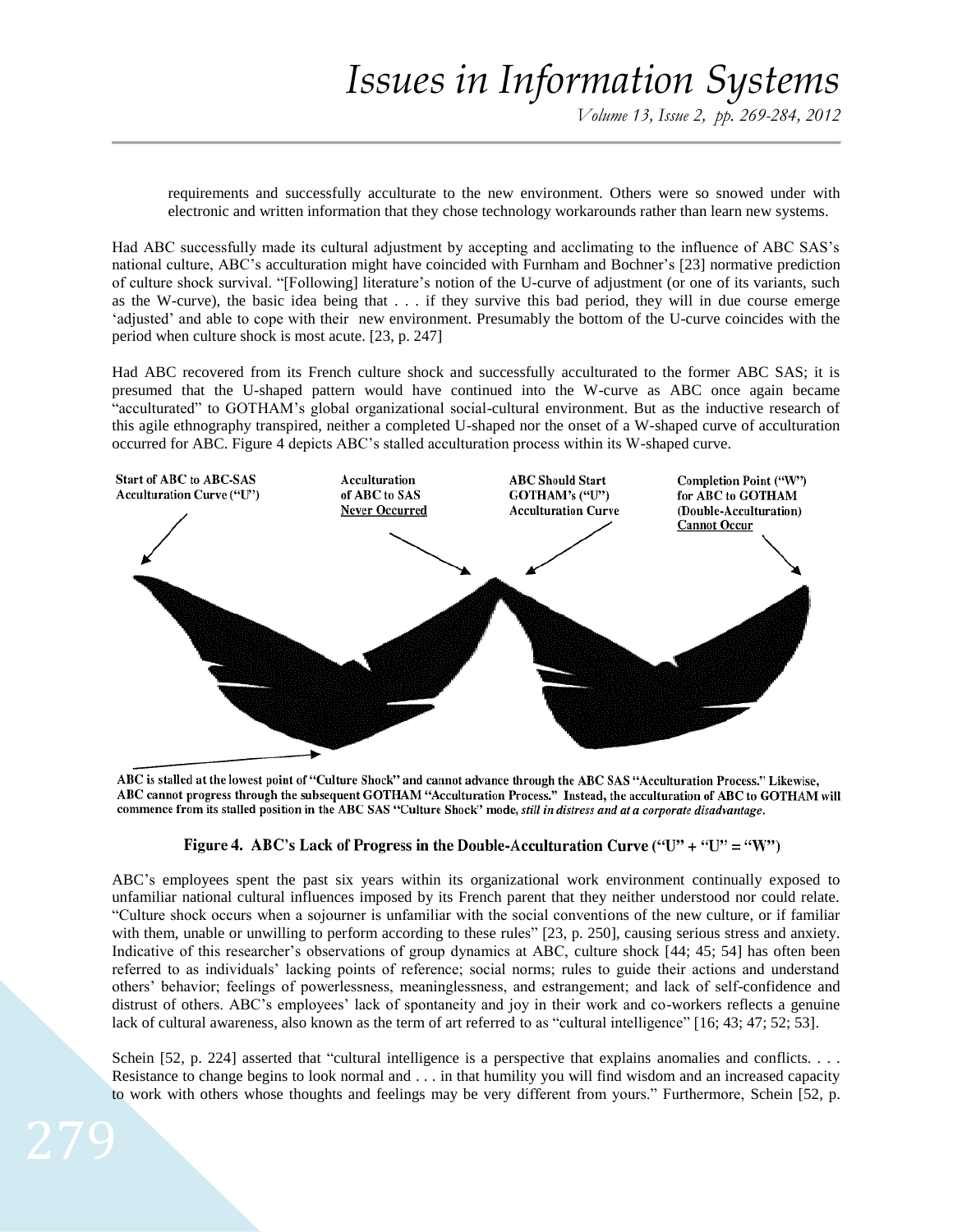*Volume 13, Issue 2, pp. 269-284, 2012*

196] argues that when an acquisition goes south or acculturation does not result favorably, cultural mismatches are often blamed cautioning that "In the case of outright acquisitions the parent company will, of course, impose some of its core processes immediately, even when this is dysfunctional." GOTHAM's information overload upon ABC proved severely dysfunctional, with one exception. ABC's professional Support Groups *low context* subculture *embraced* the deluge of electronic and hard copy data and *thrived*.

In addition to Schein's three occupational subcultures of Engineers, Operators, and Executives, this agile ethnography identified a fourth multi-occupational subculture of professional Support Groups that had not been identified by Schein as a unique and independent occupational subculture. As a collective functional group it was never accorded full and equal standing as a valuable contributor to team success. However, all corporations require the necessary services of Purchasing, Contracts, Legal, Accounting, Finance, Payroll, Human Resources, Communications, Proposal Development, and IT Support, for without these essential contributions no organization can claim long-term viable success. This researcher argues that the Support Groups subculture is the corporate "glue" that binds the framework of strategic infrastructure through communication, cooperation, and collaboration for all other subcultures through compliance programs, policies and procedures, training, rules, regulations, audits, and documentation control of the ever essential electronic or hard copy "paperwork." The professional Support Groups are the foundation (the "bedrock") integral to the control, dissemination, and flow of information. And not surprisingly, the Support Groups were the only ABC employees to accept, adapt, and successfully process the information overload; albeit not without some grumbling (exhibiting esprit de corps) and a generous dose of daily laughter at the absurdity of it all.

Referring to large global companies with strong organizational cultures, Kunda [41, p. 219] proffered that the "engineering of normative control . . . [is] based on the use of symbolic power." And true to form, GOTHAM flexed its muscles and did not wait long to begin the cultural inculcation of ABC and the other ABC SAS affiliates. Schein [52, p. 215] further warned that "Culture is deep, extensive, and stable. It cannot be taken lightly. If you do not manage culture, it will manage you – and you may not be aware of the extent to which this is happening." Just as the French national culture of ABC SAS proved to be strong and stable over time; the same could be said for the global organizational culture of GOTHAM. For this second cultural transition to be successful, ABC must be wary of, but not fearful or paralyzed by these cultural differences, or it will surely fall victim to another stronger culture again. The true goal will be to draw upon the social-cultural intelligence of the surviving ABC groups willing to compromise with GOTHAM to create a new vibrant collaborative business culture built upon each corporation's strengths; or alternatively, permit ABC to find its *niche* within GOTHAM to establish, nurture, and contribute through its own unique subculture.

### **CONCLUSION**

This study highlighted how the social-cultural environment of a U.S. subsidiary company was influenced by the national culture of its French parent company and the increasingly dominant global culture of its U.S. acquiring company. Founded as the U.S. subsidiary corporation of ABC SAS in 2005, ABC had its own U.S. national and organizational cultures complete with its social-cultural groups and networks, vocabularies, practices (rituals and heroes, and symbols) that organized its experiences into systems of meanings. During the course of this study, the employees of ABC U.S. were observed to cope with a variety of issues and constraints, based upon the formal edicts and informal requirements of both its foreign parent company and the acquiring U.S. global parent company resulting in a never-ending bombardment of information. Based upon the results of this study, i*t was concluded that upon its acquisition by ABC SAS, ABC experienced a never-ending paralysis of "culture shock" from which it never fully recovered.* Figure 5 depicts a *double* culture shock experienced by a cultural group with negative results.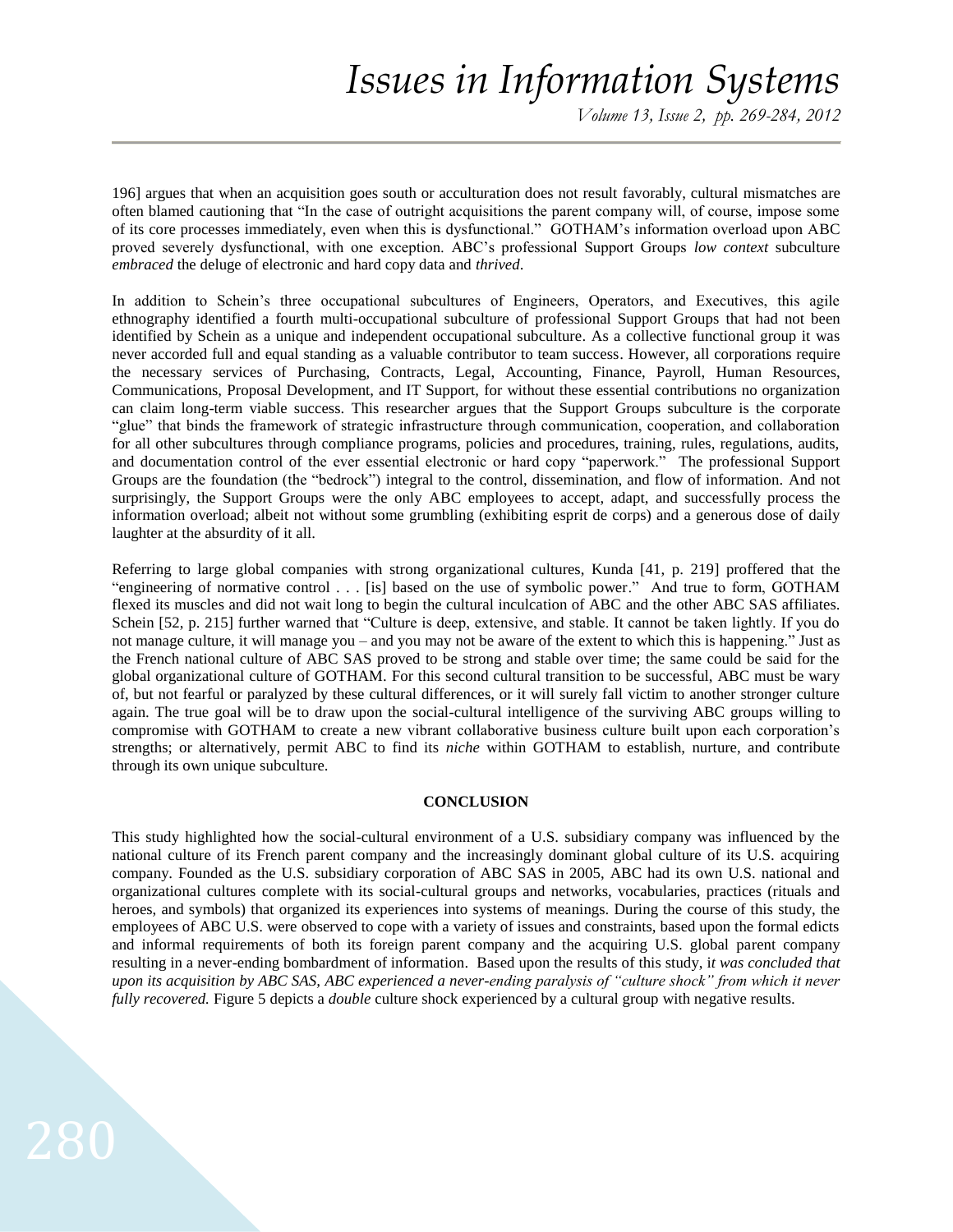*Volume 13, Issue 2, pp. 269-284, 2012*



**Figure 5. Furnham's [22, p. 59] depiction of an unsuccessful cultural traveler who experienced** *double* **culture shock, made no adjustments, and learned nothing.** 

It bears repeating that ABC did not exist long enough to develop its own mature and strong organizational culture with the ability to withstand external forces that were not always mutually beneficial to its survival. Therefore, the stronger national culture of ABC SAS and the global mega organizational culture of GOTHAM easily overwhelmed the nascent weaker organizational culture of ABC. This researcher opines that ABC became the victim of its own lack of national, organizational, and occupational cultural awareness and intelligence commencing with its French founding; and then a second time through *GOTHAM's acquisition, but this time the paralysis was accompanied by something akin to an awestruck and reverent stupor.*

The low context monochronic environment of ABC somewhat aligns with the global culture of GOTHAM; but it directly conflicts with the nationalistic high context polychronic culture of ABC SAS. Hooker [40, p. 331] rationalized the U.S. melting pot as a solution to its struggle with multiculturalism by "universalizing rationality." The disparate peoples of the U.S. are bound together, not by common cultural heritage, but by a shared rulebook. The culture is low context . . . [that] suits a nation of immigrants. Since norms tend to be transmitted explicitly rather than by cultural tradition, newcomers can get by with only minimal knowledge of the culture. . . . The extreme individualism of the U.S. gives its rule-based society a special flavor" [40, pp. 332-333]. And Hofstede, Hofstede, and Minkov [39, p. 340] concur with: "*Nationality constrains rationality*."

Each player, ABC, ABC SAS, and GOTHAM, represented three distinct and disparate national and organizational cultures based upon its country of origin, inherent corporate values, and learned business and social-cultural practices. This descriptive study interpreted their influences and complicated relationships by examining the communities of practice, systems of meanings, symbols, and language exposing the cultural disconnects, miscues, contradictions, different worldviews and fields of experience manifested by an information overload and promulgated by a foreign parent company and a global acquiring entity, upon its American subsidiary.

This agile ethnography revealed a number of unresolved cultural issues, problems, and controversies, and consequently raised almost as many questions as it answered. Although the findings of qualitative research are not considered *generalizable*, one goal is that the results, or in this case the agile ethnography itself, may be *transferable* to like or similar situations that have strict commonalities comparable to other settings "because of shared characteristics" [17, p. 32]. The boundaries of the study that caused its limitations have also provided opportunities for future research. For example, performing a follow-on study of ABC, as a member of GOTHAM, to observe and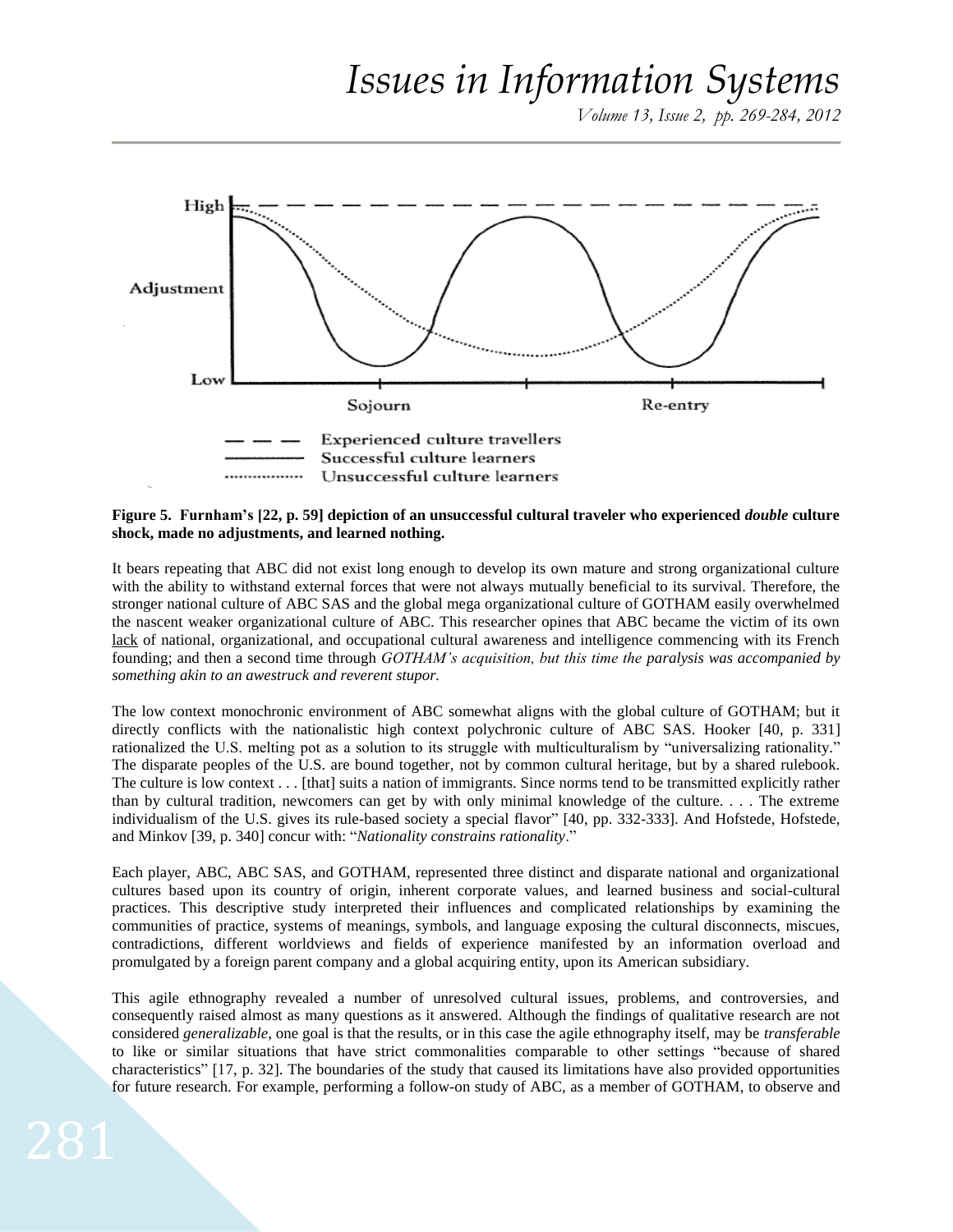record its progress beyond "culture shock" through the "acculturation" process would complete the study of a U.S. subsidiary's survival or demise through corporate acquisition.

Based upon the results of this agile ethnography and ABC's lack of basic cultural awareness and intelligence, ABC will require substantial attendant assistance from GOTHAM with its second attempt at recovery from culture shock due, in great part, to information overload. However, without the patience and support of GOTHAM, ABC's lack of cultural awareness and intelligence will surely result in history repeating itself. Now that the full acquisition process has been legally completed, GOTHAM's prior global experience indicates that it should be well-positioned to guide and monitor the acculturation process for its new subsidiary, so that ABC can finally find its *niche*, its everimportant *raison d'être*. *But only time and further study will tell* . . .

## **REFERENCES**

- 1. Agar, M. (1994). *Language shock: Understanding the culture of conversation*. New York, NY: HarperCollins Publishers Inc.
- 2. Barkema, H. G., Bell, J. H. J., & Pennings, J. M. (1996). Foreign entry, cultural barriers, and learning. *Strategic Management Journal, 17*(2), 151-166.
- 3. Barney, J. (1986). Organizational culture: Can it be a source of sustained competitive advantage? *The Academy of Management Review, 11*(3), 656 - 665.
- 4. Batteau, A. W. (2010). *Technology and culture.* Long Grove, IL: Waveland Press, Inc.
- 5. Beniger, J. (1986*). The control revolution: Technological and economic origins of the information society.* Cambridge, MA: Harvard University Press.
- 6. Beniger, J. (1988). Communication and information: The new conversion. *Communication Research, 15*(2), 198-219.
- 7. Birdwhistell, R. L. (1970). *Kinesics and context: Essays on body motion communication*. Philadelphia, PA: University of Pennsylvania Press.
- 8. Bolman, L. G., & Deal, T. E. (2008). *Reframing organizations* (4<sup>th</sup> ed.). San Francisco, CA: Jossey-Bass.
- 9. Bond, M. H., Leung, K., Au, A., Tong, K. K., de Carrasquel, S. R., Murakami, F., et al. (2004). Culture-level dimensions of social axioms and their correlates across 41 cultures. *Journal of Cross-Cultural Psychology, 35*(5), 548-570.
- 10. Borkovich, D. J. (2012). *The influence of nationalistic cultural behavior in the workplace*. (Doctoral dissertation). Available from ProQuest Dissertations and Theses Database. (UMI No. 3504088)
- 11. Chandler, D. (2007). *Semiotics: The basics* (2nd ed.). New York, NY: Routledge.
- 12. Creswell, J. W. (2007). *Qualitative inquiry & research design: Choosing among five approaches* (2nd ed.). Thousand Oaks, CA: SAGE Publications, Inc.
- 13. Deal, T. E., & Kennedy, A. A. (2000). *Corporate cultures: The rites and rituals of corporate life*. New York, NY: Basic Books, Perseus Books Publishing, LLC. (Original work published 1982)
- 14. Dutton, E. (2011). The significance of British Columbia to the origins of the concept of "culture shock." *BC Studies, 171*, 111-129.
- 15. Eco, U. (1976). *A theory of semiotics*. Bloomington, IN: Indiana University Press by arrangement with Bompiani, Milan, Italy.
- 16. Earley, P. C., & Ang, S. (2003). *Cultural intelligence: Individual interactions across cultures*. Stanford, CA: Stanford University Press.
- 17. Erlandson, D. A., Harris, E. L., Skipper, B. L., & Allen, S. D. (1993). *Doing naturalistic inquiry: A guide to methods*. Newbury Park, CA: SAGE Publications, Inc.
- 18. Ferraro, F. (2002). *Global brains.* Charlotte, NC: Intercultural Associates, Inc.

282

- 19. Ferraro, G. P. (2006). *The cultural dimensions of international business* (5<sup>th</sup> ed.). Upper Saddle River, NJ: Pearson Prentice Hall.
- 20. Ferraro, G. P. (2008). *Cultural anthropology: An applied perspective* (7<sup>th</sup> ed.). Belmont, CA: Thomson Wadsworth.
- 21. Furnham, A. F. (1992). Doing business abroad or the perils of culture shock. *European Business Review, 92*(1), i-iii.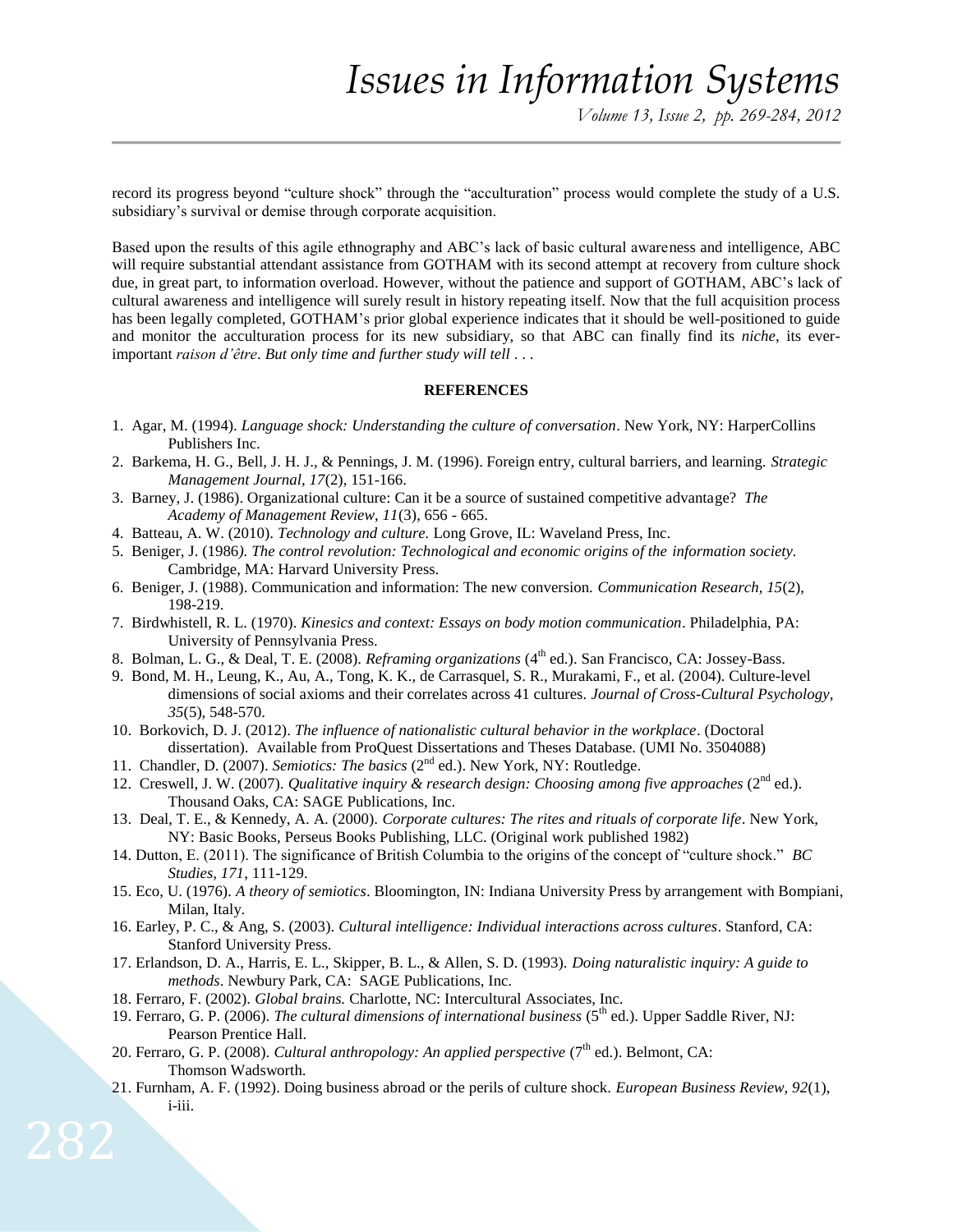- 22. Furnham, A. F. (1997). *Corporate culture shock: Surviving organizational change*. Singapore: Times Books International.
- 23. Furnham, A. F., & Bochner, S. (1986). *Culture shock: Psychological reactions to unfamiliar environments.* New York, NY: Methuen & Co.
- 24. Geertz, C. (1973). *The interpretation of cultures*. New York, NY: Basic Books.
- 25. Gross, B. M. (1964). *The managing of organizations: The administrative struggle*. New York, NY: The Free Press.
- 26. Hall, E. T. (1989a). *Beyond culture*. New York: Anchor Books. (Original work published 1977)
- 27. Hall, E. T. (1989b). *The dance of life*. New York: Anchor Books. (Original work published 1983)
- 28. Hall, E. T. (1990a). *The hidden dimension*. New York: Anchor Books. (Original work published 1966)
- 29. Hall, E. T. (1990b). *The silent language*. New York: Anchor Books. (Original work published 1959)
- 30. Hall, E. T., & Hall, M. R. (1990). *Understanding cultural differences.* Yarmouth, ME: Intercultural Press, Inc.
- 31. Hampden-Turner, C., & Trompenaars, F. (2000). *Building cross-cultural competence: How to create wealth from conflicting values.* New Haven, CT: Yale University Press.
- 32. Hofstede, G. (1968). *The game of budget control*. London: Tavistock Publications Limited. [Reprinted in 2001. London: Routledge].
- 33. Hofstede, G. (1980). *Culture's consequences: International differences in work-related values*. Beverly Hills, CA: SAGE Publications, Inc.
- 34. Hofstede, G. (1983). National cultures in four dimensions: A research-based theory of cultural differences among nations. *International Studies of Management and Organizations, 13*(1-2), 46-74.
- 35. Hofstede, G. (1994). Business cultures. *The Unesco Courier, 4*, 12-14.
- 36. Hofstede, G. (1996). An American in Paris: The influence of nationality on organization theories. *Organization Studies, 17*(3), 525-537.
- 37. Hofstede, G. (1998). Attitudes, values and organizational culture: Disentangling the concepts. *Organizational Studies, 19*(3), 477-493.
- 38. Hofstede, G. & Hofstede, G. J. (2005). *Cultures and organizations: Software of the mind* (2nd ed.). New York, NY: McGraw-Hill.
- 39. Hofstede, G., Hofstede, G. J., & Minkov, M. (2010). *Cultures and organizations: Software of the mind*. New York, NY: McGraw-Hill.
- 40. Hooker, J. (2003). *Working across cultures*. Stanford, CA: Stanford University Press.
- 41. Kunda, G. (2006). *Engineering culture: Control and commitment in a high-tech corporation* (2<sup>nd</sup> ed.). Philadelphia, PA: Temple University Press. (Original work published 1992)
- 42. Liebowitz, J. (2006). *What They Didn't Tell You about Knowledge Management.* Lanham, MD: SCARECROW PRESS, INC.
- 43. Livermore, D. (2011). *The cultural intelligence difference*. New York, NY: AMACOM, a division of American Management Association.
- 44. May, R. (1970). The nature of anxiety and its relation to fear. In A. O. Elbing (Ed.), *Behavioral decisions in organizations*. New York, NY: Scott, Foresman & Co.
- 45. Nash, D. (1967). The fact of Americans in a Spanish setting: A study of adaptation. *Human Organization, 26*(3), pp. 157-163.
- 46. Oberg, K. (1960). Culture shock: Adjustment to new cultural environments. *Practical Anthropology, 7*, 177-182.
- 47. Peterson, B. (2004). *Cultural intelligence: A guide to working with people from other cultures*. Boston, MA: Intercultural Press, Inc., a division of Nicholas Breasley Publishing.
- 48. Postman, N. (1993). *Technopoly: The surrender of culture to technology*. New York, NY: Vintage Books.
- 49. Scheffknecht, S. (2011). Multinational enterprises: Organizational culture vs. national culture. *International Journal of Management Cases, 13*(4), 73-78.
- 50. Schein, E. H. (1996a). Culture: The missing concept in organization studies. *Administrative Science Quarterly, 41*(2), 229-240.
- 51. Schein, E. H. (1996b). Three cultures of management: The key to organizational learning. *Sloan Management Review, 38*(1), 9-20.
- 52. Schein, E. H. (2009). *The corporate culture survival guide* (2nd ed.). San Francisco, CA: Jossey-Bass.
- 53. Schein, E. H. (2010). *Organizational culture and leadership* (4<sup>th</sup> ed.). San Francisco, CA: Jossey-Bass.
- 54. Seeman, M. (1959). On the meaning of alienation. *American Sociological Review, 24*, 783-791.